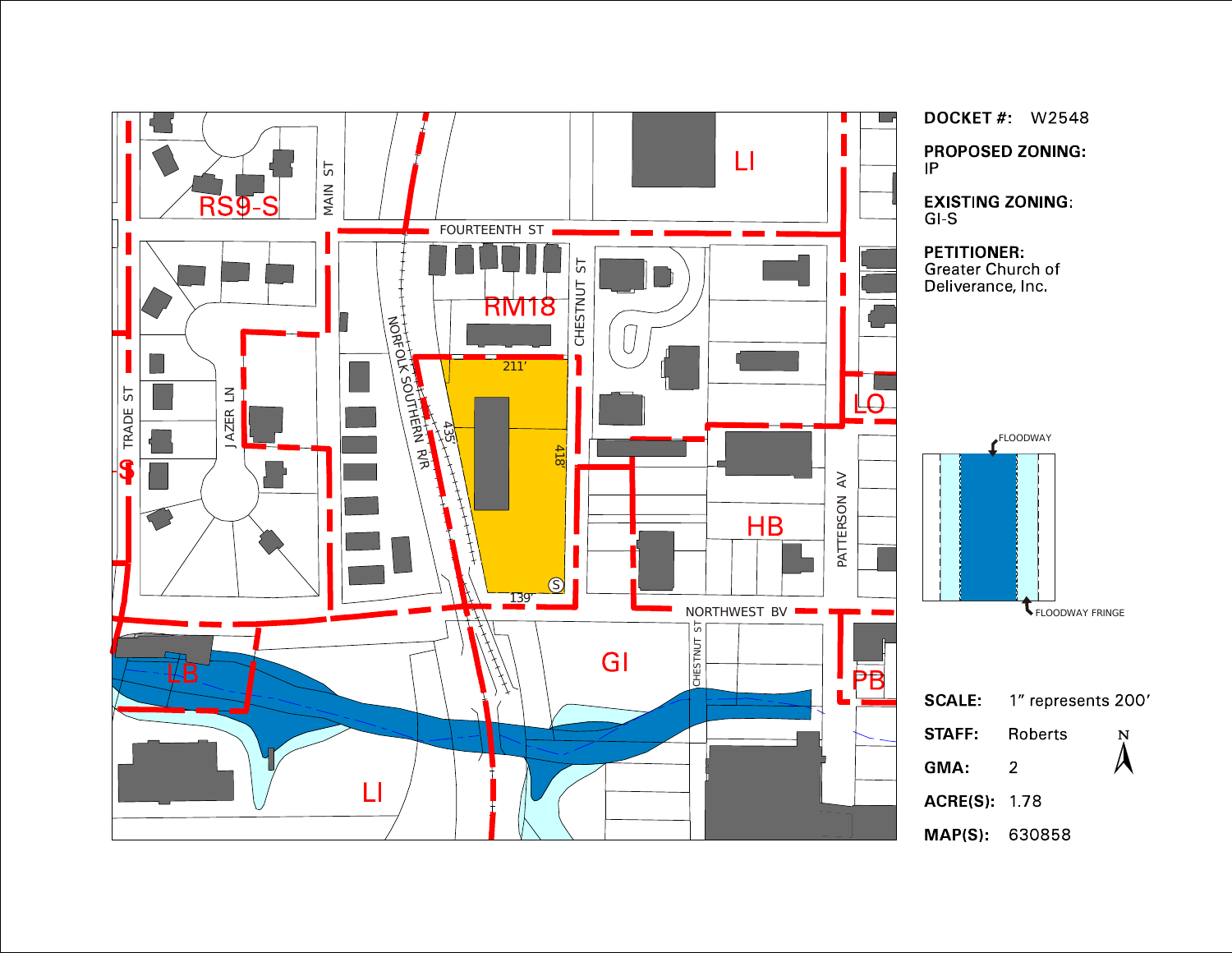June 18, 2002

Greater Church of Deliverance, Inc. C/O Bishop Freddie B. Marshall, Representative 240 N. Dunleith Ave. Winston-Salem, NC 27101

RE: ZONING MAP AMENDMENT W-2548

Dear Bishop Marshall:

The attached report of the Planning Board to the Board of Aldermen is sent to you at the request of the Aldermen. You will be notified by the City Secretary's Office of the date on which the Aldermen will hear this petition.

Sincerely,

A. Paul Norby, AICP Director of Planning

pc: City Secretary's Office, P.O. Box 2511, Winston-Salem, NC 27102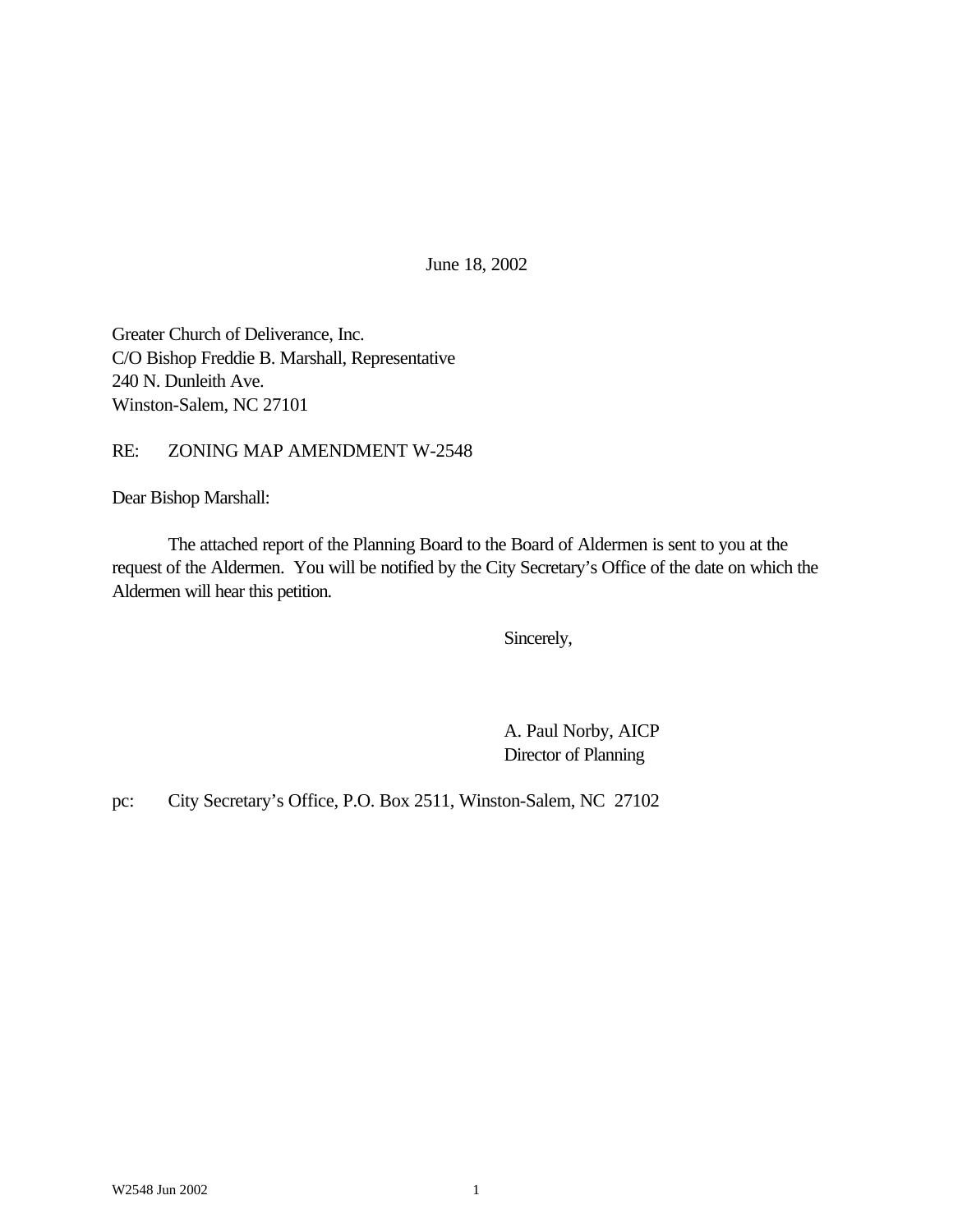# **ACTION REQUEST FORM**

| DATE:        | June 18, 2002                             |
|--------------|-------------------------------------------|
| TO:          | The Honorable Mayor and Board of Aldermen |
| <b>FROM:</b> | A. Paul Norby, AICP, Director of Planning |

# **BOARD ACTION REQUEST**:

Request for Public Hearing on Zoning Petition of Greater Church of Deliverance, Inc.

## **SUMMARY OF INFORMATION**:

Zoning Petition of Greater Church of Deliverance, Inc.

# **PLANNING BOARD ACTION**:

| <b>MOTION ON PETITION: APPROVAL</b> |                                                 |
|-------------------------------------|-------------------------------------------------|
| FOR:                                | AVANT, BOST, CLARK, DOYLE, FOLAN, KING, POWELL, |
|                                     | KENNEDY-SLOAN                                   |
| <b>AGAINST:</b>                     | <b>NONE</b>                                     |
| SITE PLAN ACTION:                   | <b>CONFORMS</b>                                 |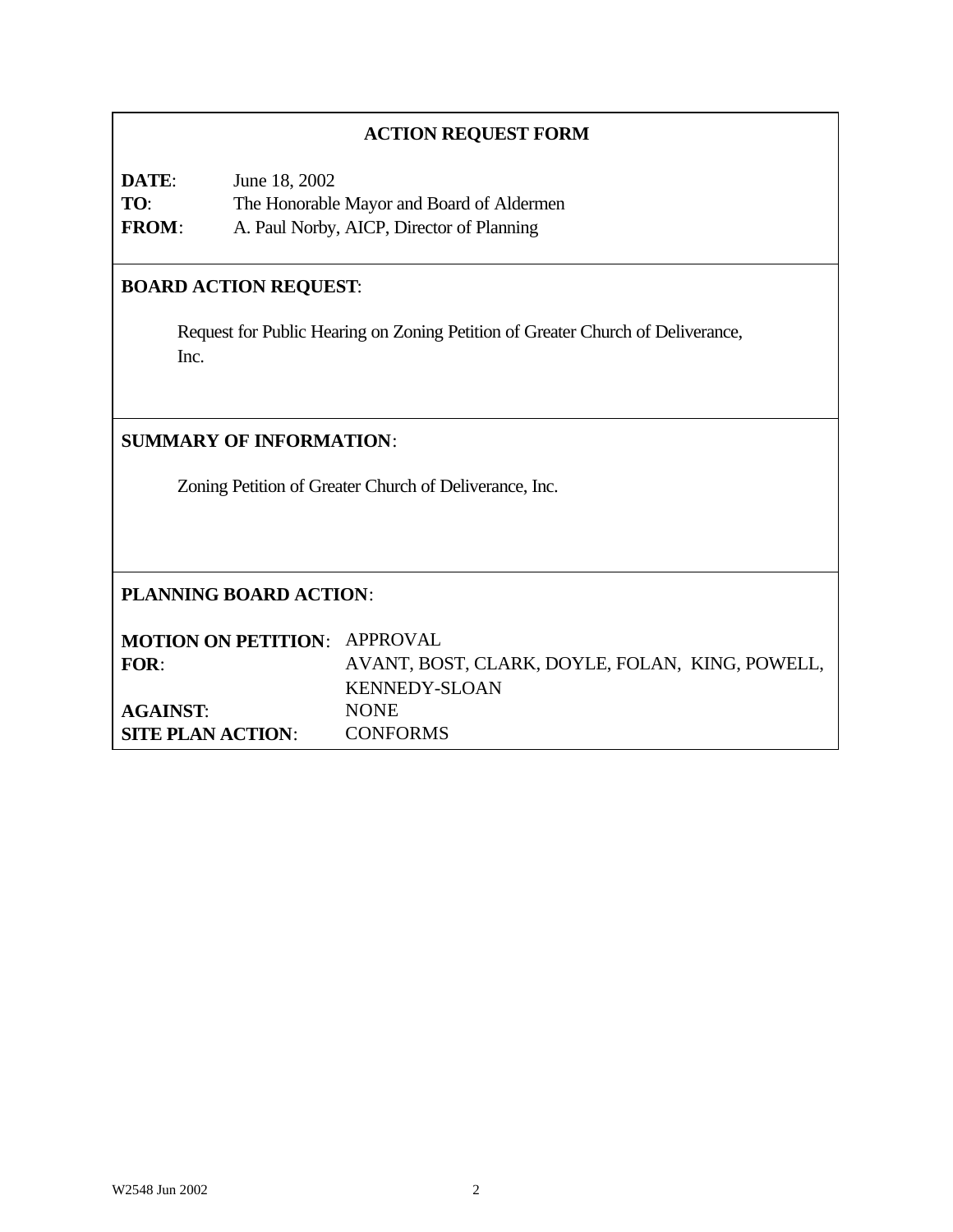#### CITY ORDINANCE - GENERAL USE

Zoning Petition of Greater Church of Deliverance, Inc. Docket W-2548

AN ORDINANCE AMENDING THE WINSTON-SALEM CITY ZONING ORDINANCE AND THE OFFICIAL ZONING MAP OF THE CITY OF WINSTON-SALEM, N.C.

\_\_\_\_\_\_\_\_\_\_\_\_\_\_\_\_\_\_\_\_\_\_\_\_\_\_\_\_\_\_\_\_\_\_\_\_\_\_\_

BE IT ORDAINED by the Board of Aldermen of the City of Winston-Salem as follows:

Section 1. The Winston-Salem City Zoning Ordinance and the Official Zoning Map of the City

of Winston-Salem, N.C. are hereby amended by changing from GI-S General Industrial District

(Motor Vehicles, agricultural implements or heavy machinery, sale, repair, rental or storage) to IP

(Institutional and Public District) the zoning classification of the following described property:

Tax Block 198, Tax Lots 105B, 112B, and 113

Section 2. This ordinance shall become effective upon adoption.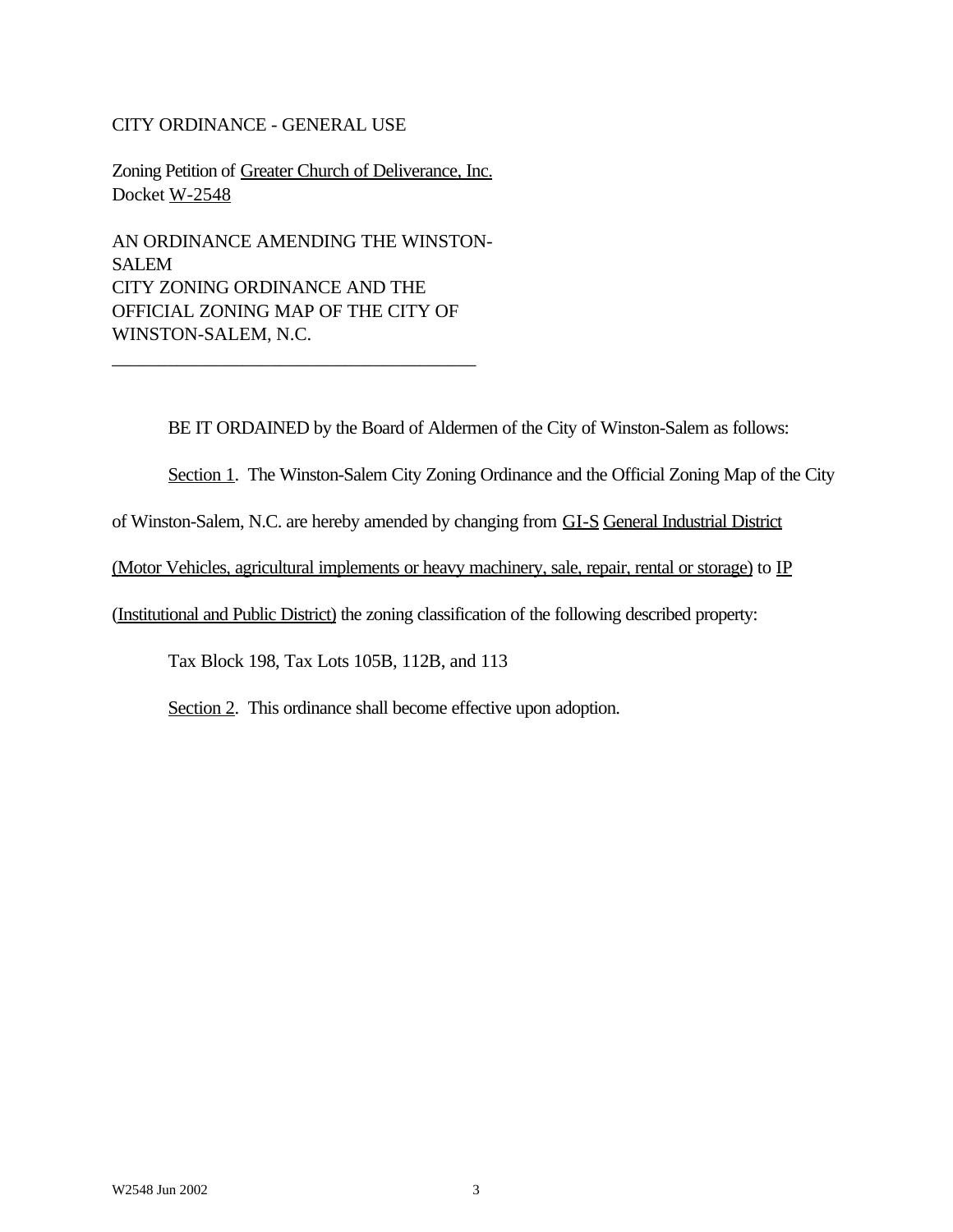## **DRAFT ZONING STAFF REPORT**

| <b>DOCKET</b> # $W-2548$<br><b>STAFF:</b> | <b>Gary Roberts</b>                                |
|-------------------------------------------|----------------------------------------------------|
| Ownership: Same                           | Petitioner(s): Greater Church of Deliverance, Inc. |

#### **REQUEST**

| From: | GI-S General Industrial District (Motor Vehicles, agricultural implements or heavy |
|-------|------------------------------------------------------------------------------------|
|       | machinery, sale, repair, rental or storage)                                        |
| To:   | IP Institutional and Public District                                               |

Both general and special use district zoning were discussed with the applicant(s) who decided to pursue the zoning as requested.

NOTE: This is a general use zoning petition; therefore, **ALL** uses permitted in the above requested district should be considered.

Acreage: 1.78 acres

## **LOCATION**

Street: Northwest corner of Northwest Boulevard and Chestnut Street. Jurisdiction: City of Winston-Salem. Ward: East.

### **PROPERTY SITE/IMMEDIATE AREA**

Existing Structures on Site: 12,000 square foot metal building constructed in 1992. Adjacent Uses:

| North -     | Multifamily residential zoned RM-18.                               |
|-------------|--------------------------------------------------------------------|
| Northeast - | Multifamily residential zoned RM-18.                               |
| East -      | DC Dodd and Son Automotive Service Center zoned GI and HB.         |
| Southeast - | Thomasville Furniture zoned GI.                                    |
| West -      | Norfolk Southern Railroad and multifamily residential zoned RM-18. |

### **GENERAL AREA**

Character/Maintenance: Mixture of well and moderately maintained multifamily residential, industrial and service uses.

Development Pace: Slow.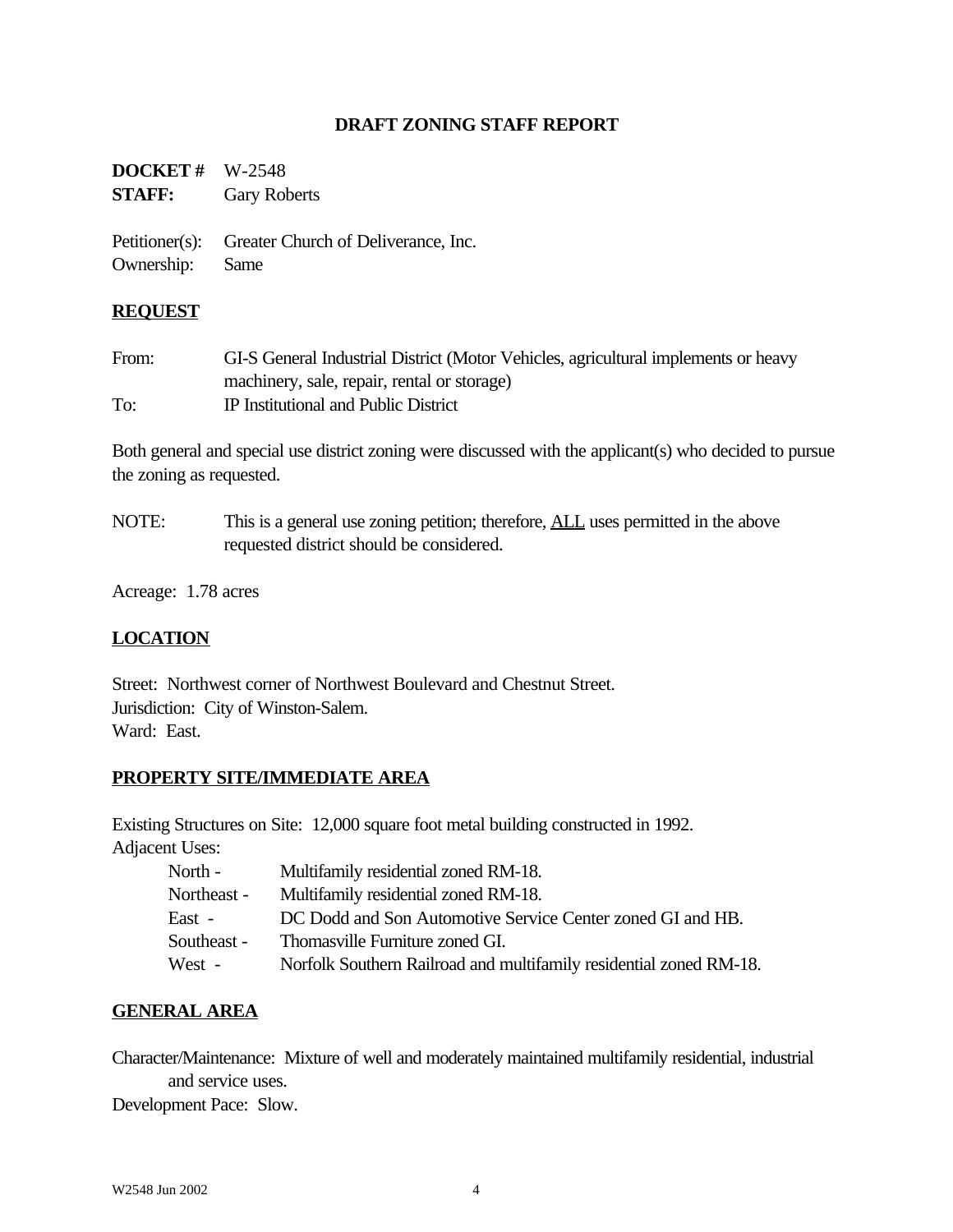# **PHYSICAL FEATURES/ENVIRONMENTAL REVIEW**

Impact on Existing Features: No specific impact determined with general use request. Topography: Property slopes upward considerably from the south to the north. Vegetation/habitat: None, site is developed. Water Supply Watershed: Site is not within the boundaries of a water supply watershed.

## **TRANSPORTATION**

Direct Access to Site: Northwest Boulevard;Chestnut Street.

Street Classification: Northwest Boulevard - major thoroughfare; Chestnut Street - collector. Average Daily Traffic Count/Estimated Capacity at Level of Service D (Vehicles per Day): Northwest Boulevard between Main Street and Patterson Avenue = 7,500 /10,500. Sidewalks: Both sides of Chestnut Street and Northwest Boulevard.

# **HISTORY**

## Relevant Zoning Cases:

- 1. W-2365; RM-18 to LB; denied February 7, 2000; southwest corner of Patterson Avenue and 14<sup>th</sup> Street; 300 feet northeast of current site; 0.84 acre; Planning Board and staff recommended denial.
- 2. W-2239; GI and LI to LB; approved August 3, 1998; south side of Northwest Boulevard east of Trade Street, 500 feet southwest of current site; 0.42 acre; Planning Board and staff recommended approval.
- 3. W-1959; LB and GI to PB; approved May 15, 1995; southeast corner of Northwest Boulevard and Patterson Avenue, 600 feet southeast of current site; 0.61 acre; Planning Board and staff recommended approval.
- 4. W-1878; I-3 and R-2 to I-2-S (Motor Vehicles, agricultural implements or heavy machinery, sale, repair, rental or storage)**;** approved March 7, 1994; northwest corner of Northwest Boulevard and Chestnut Street, current site; 1.78 acres; Planning Board and staff recommended approval.
- 5. W-1419; R-2 to I-3; approved March 9, 1987; west side of Chestnut Street between Northwest Boulevard and 14<sup>th</sup> Street, portion of current site; 0.35 acre; Planning Board and staff recommended approval.

## **CONFORMITY TO PLANS**

GMP Area (*Legacy*): Urban Neighborhoods (GMA 2). Relevant Comprehensive Plan Recommendation(s): Encourage quality infill development, greater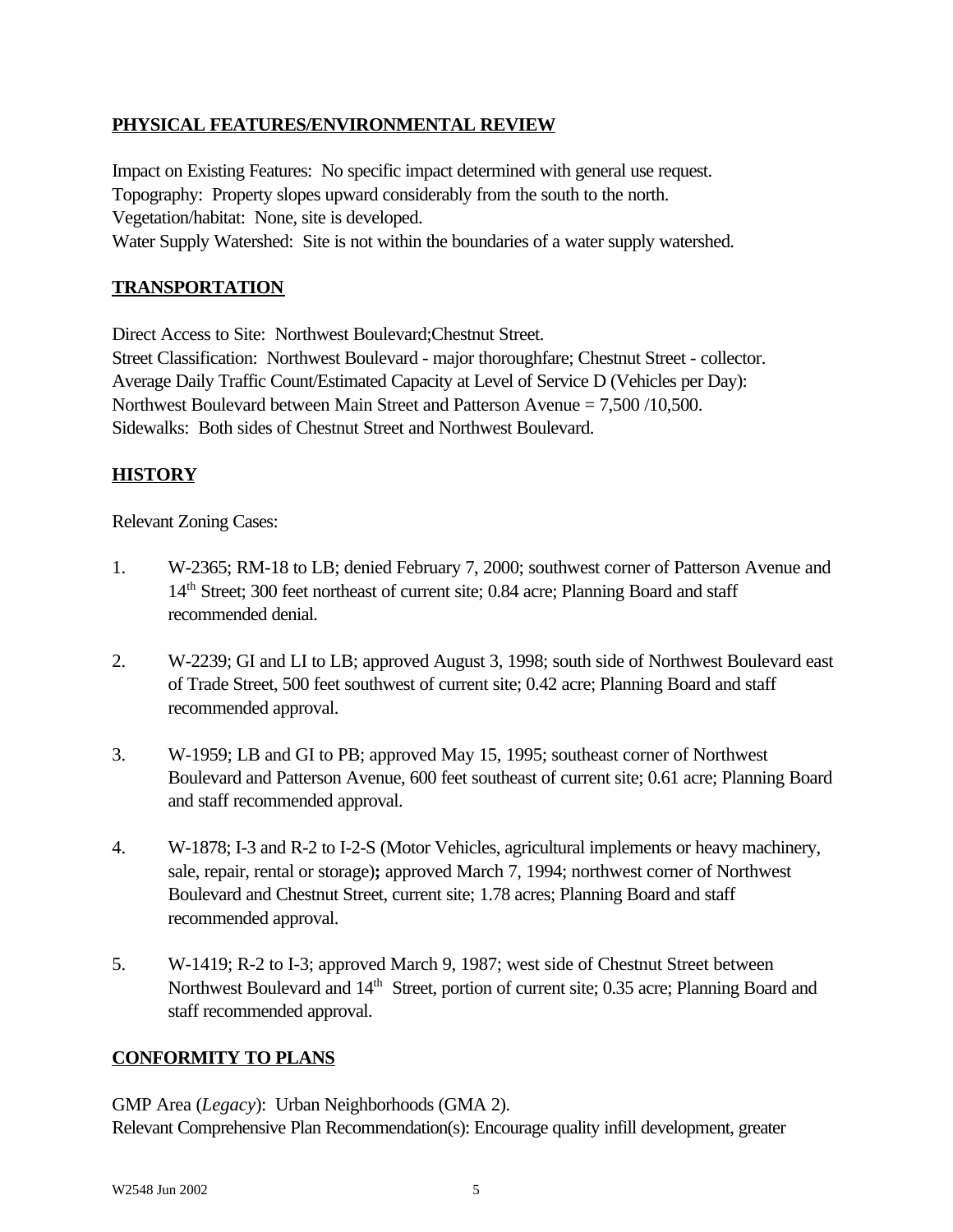residential densities where appropriate, neighborhood retail, and community services. Historic preservation, rehabilitation and reuse of existing structures are encouraged.

Area Plan/Development Guide: The site is not within the boundaries of an area plan or development guide.

# **COMMUNITY DEVELOPMENT**

rezoning recommendation has been made for the site.

Certified Area/Name: Liberty-Patterson Redevelopment Area. Type of Certification: Non residential Redevelopment Area, certified January 2000. Redevelopment Recommendation(s): Site is not identified for acquisition and no specific reuse or

# **ANALYSIS**

The petitioner is requesting to rezone a 1.78 acre lot located on the northwest corner of Northwest Boulevard and Chestnut Street from GI-S to IP. Currently located on the site is a 12,000 square foot structure and associated parking area. The property was rezoned from R-2 and I-3 to I-2-S in 1994 in order to permit the sale, rental, repair and/or storage of motor vehicles and other heavy equipment.

The Norfolk Southern Railroad runs directly adjacent and parallel to the western property line. The surrounding mixture of land uses is fairly typical of many established, heavily urbanized sections of the city. Multifamily residential uses with RM-18 zoning are present on the opposite side of said railroad as well as to the north and northeast of the subject property. A motor vehicle repair facility and Thomasville Furniture zoned GI and HB are located to the east and southeast across Chestnut Street and Northwest Boulevard.

While the site does not lie within the boundaries of an area plan or development guide, it is within the Liberty-Patterson Redevelopment Area. The primary objective of certified redevelopment areas is to target various resources for community revitalization. However, no specific recommendations are included for the subject property.

In general terms, the request to rezone from GI-S to IP represents a decrease in potential land use intensity. The array of permitted uses within the requested IP district are generally more community oriented and compatible with the surrounding residential properties than the currently permitted motor vehicle related uses. Planning staff therefore supports the current request.

## **FINDINGS**

- 1. Legacy encourages community services in urban neighborhoods.
- 2. The site is not within the boundaries of an area plan or development guide.
- 3. Proposed IP district includes land uses which are more generally more supportive and compatible with the adjoining residential properties than the existing GI-S district.